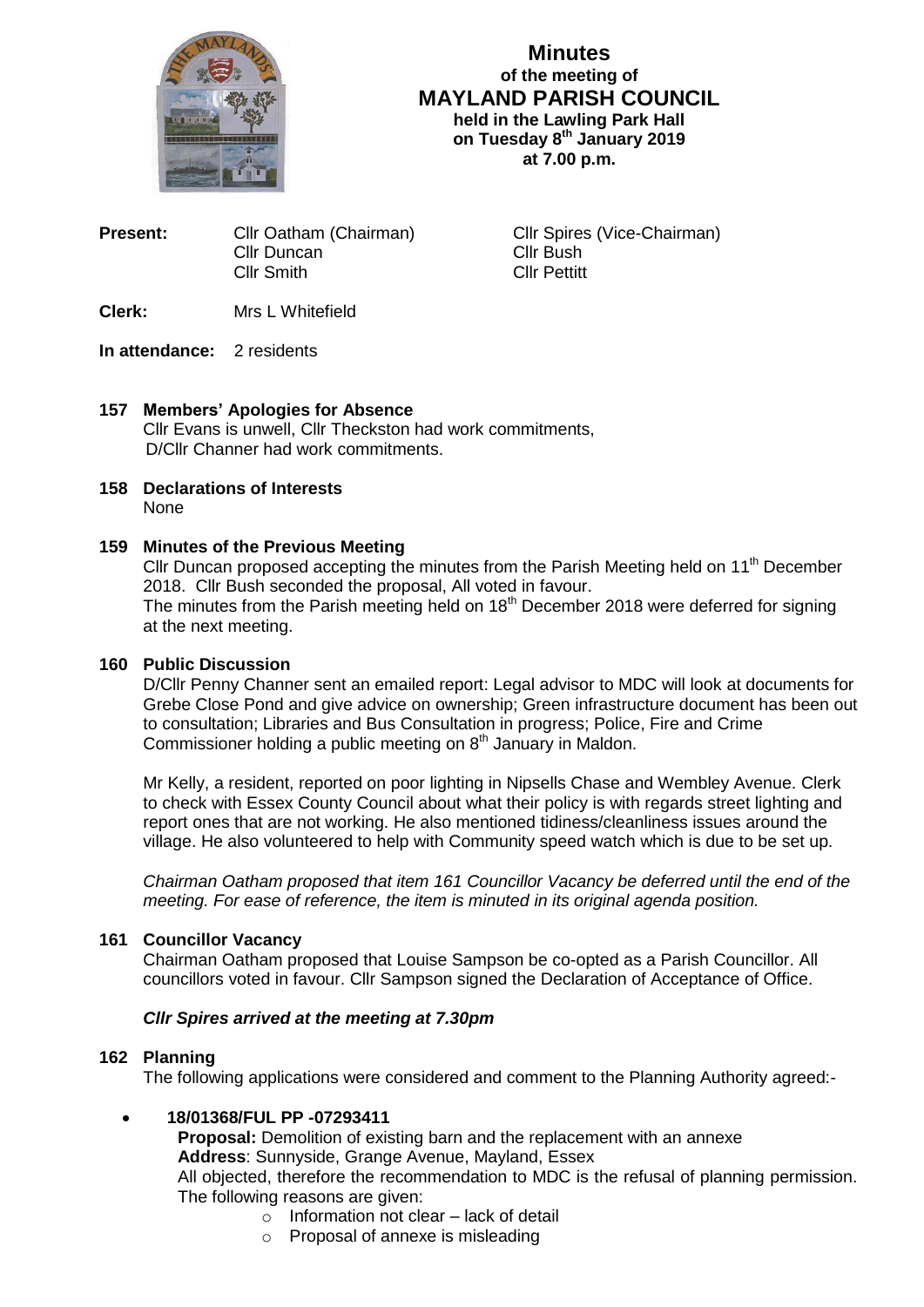### **18/01470/FUL PP -07473869**

 **Proposal:** Vary condition 3 and remove condition 4 of approved application FUL/MAL/11/00247

**Location:** Hardy's Bar and Grill, 36, Imperial Avenue, Mayland, Essex

All objected, therefore the recommendation to MDC is the refusal of this variation. The following reasons are given:

- o Condition 3 is regarding a piece of green land at the rear of the motel units which is not even owned by applicant. This formed part of the original footpath along the rear of Hardy's. Therefore the original condition should remain in place.
- **18/01474/WTPO PP -07484536 Proposal:** Crown reduction on a Walnut tree **Location:** 122 Nipsells chase, Mayland, Essex

There were no objections to this proposal but a comment was added that all efforts should be made to preserve this tree.

### **DECISIONS**

#### **HOUSE/MAL/18/1069**

Proposed new garage 5, Tern Close, Mayland **APPROVE**

#### **HOUSE/MAL/18/00768**

Single Storey side extension 7, Hillcrest, Mayland **APPROVE**

### **HOUSE/MAL/18/01031**

Increase height of existing fence 98, The Drive, Mayland **APPROVE**

### **HOUSE/MAL/18/01351**

Two storey & Single storey side extension 19, Teal Avenue, Mayland **REFUSE**

**Appeal decisions made by the local Planning Authority:-**

#### **OUT/MAL/16/00224**

Whitecap Mushroom Farm, Mill Road, Mayland **APPEAL DISMISSED**

#### **LDE/MAL/17/01067 (Appeal Ref: APP/X1545/X/17/3189582)**

Whitecap Mushroom Farm, Mill Road, Mayland Claim for a Lawful Development Certificate for the existing use of land and buildings for a Sui Generis use (mixed use of class B8 (storage) and Class B3 (general industrial) **APPEAL ALLOWED**

### **163 Finance**

Councillors received a list of all payments and receipts. The approved payments and receipts are listed below: -

### **PAYMENTS**

| Date      | Pavee                          | Service/supply                       |        |
|-----------|--------------------------------|--------------------------------------|--------|
| 11-Dec-18 | <b>Flag Paints</b>             | Roof fix for guttering               | 12.62  |
| 08-Jan-19 | <b>Maldon District Council</b> | Community Protection Team (November) | 229.46 |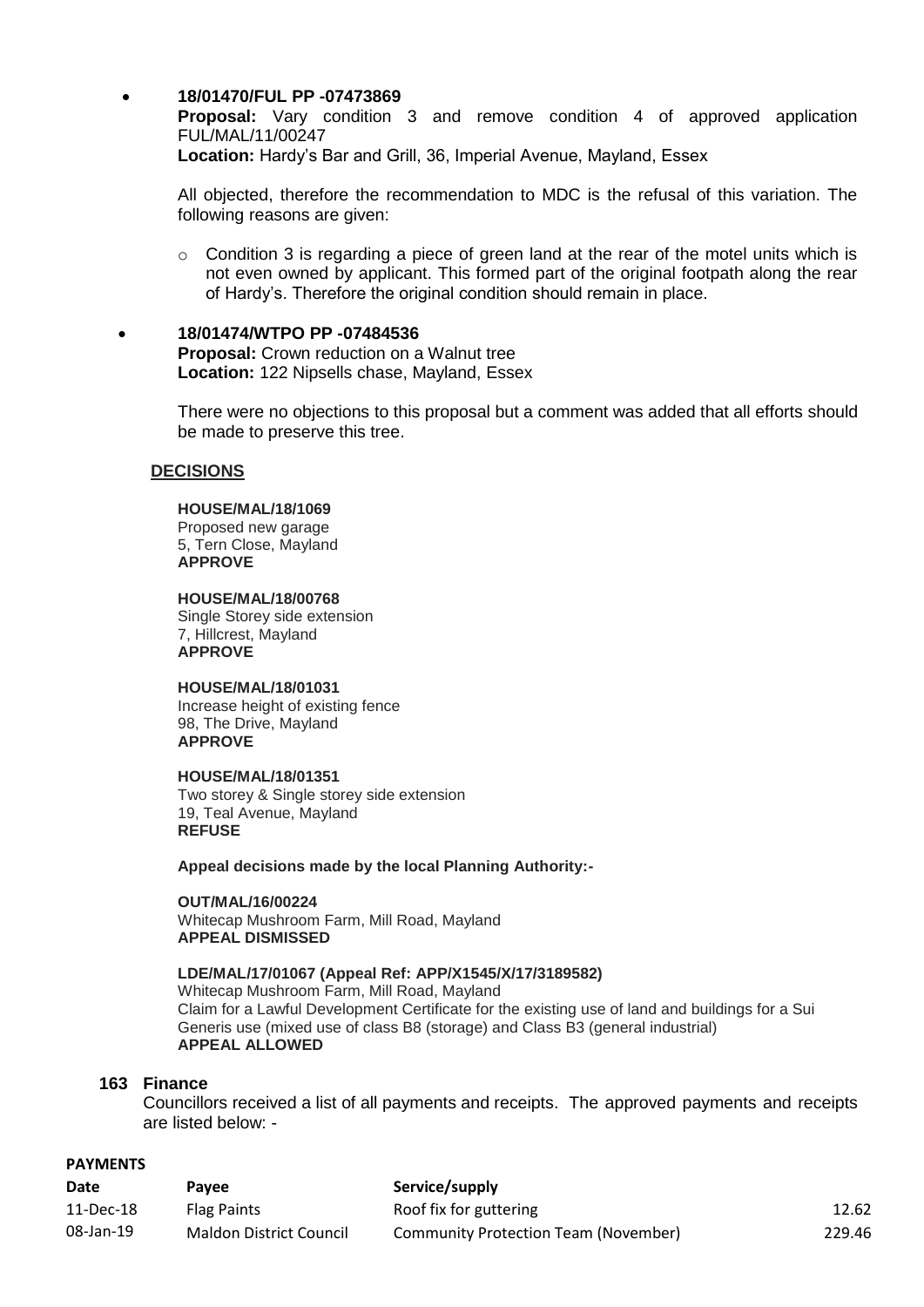| 08-Jan-19       | <b>ALCC</b>                | Membership Renewal 2019                         | 40.00    |
|-----------------|----------------------------|-------------------------------------------------|----------|
| 08-Jan-19       | <b>Manor Tree Services</b> | <b>Tree Pruning Cherry Alley</b>                | 450.00   |
| 08-Jan-19       | IJT                        | <b>Black ink for Printer</b>                    | 14.49    |
| 08-Jan-19       | Marks & Spencers           | 4 x Gift vouchers for gate openers              | 60.00    |
| 08-Jan-19       | Mrs L Whitefield (£41.90)  | Voipfone (02/01/19)                             | 2.40     |
|                 |                            | Voipfone Top up (02/01/19)                      | 10.00    |
|                 |                            | Mileage & Parking for CiLCA training (10/12/18) | 29.50    |
| 08-Jan-19       | Vicky Wells                | Deposit Refund (15/12/18)                       | 50.00    |
| 14-Jan-19       | <b>NEST Pension</b>        | <b>Contributions January</b>                    | 93.80    |
| 25-Jan-19       | <b>MPC Staff</b>           | <b>Staff Wages</b>                              | 1631.39  |
| 08-Jan-19       | MSJ Garwood                | Over marking pitches                            | 259.80   |
| 08-Jan-19       | A&J Lighting               | LED light in Cherry Alley                       | 496.80   |
| 08-Jan-19       | <b>Wildlife Trust</b>      | Membership renewal 2019                         | 40.00    |
|                 |                            |                                                 | 3,380.26 |
| <b>RECEIPTS</b> |                            |                                                 |          |
| 20-Nov-18       | <b>HMRC</b>                | Vat refund                                      | 1,960.60 |
| 22-Nov-18       | S Elves                    | Inside Out Hall hire November                   | 135.00   |
| 13-Dec-18       | E Havis                    | Zumba Hall hire Nov/Dec                         | 252.00   |
| 14-Dec-18       | D Down                     | Hall hire $27/30^{th}$ Nov, $4/7^{th}$ Dec      | 48.00    |
| 14-Dec-18       | Vicky Wells                | Hall Hire 15/12/18                              | 84.00    |
|                 | Casual hirer               | Tennis court hire                               | 6.00     |
| 07-Dec-18       | <b>CIF Grant ECC</b>       | Funds towards outside gymnasium                 | 5,000    |
|                 |                            |                                                 | 7,485.60 |

### **PETTY CASH**

| 17-Dec-18 | Wickes | Saw, Gloves | 6.30 |
|-----------|--------|-------------|------|
|           |        |             |      |

- Cllr Oatham and Cllr Spires signed the cheques and Cllr Oatham signed the list of payments.
- Cllr Oatham proposed that hall hire deposits are refunded by BACS. All in favour.
- Cllr Oatham proposed that the expenses be approved and the precept submission be sent to Maldon District Council. Cllr Bush seconded this proposal. 5 voted to accept this and 1 voted against this decision based on a large amount of reserves being held.

## **164 Clerk's Report**

Each Councillor has received an update on matters from the previous meeting.

## **165 Lawling Park Committee** *including Bakersfield, Lawling Playing Field & Dog Walk Area*

- Football Contract to be deferred to Lawling Park committee meeting
- Quote accepted for light at entrance to Lawling Field to be changed to LED to make the path brighter for people entering the field. Cost is £414.00
- Dog bins by seawall at George Cardnell Park and at the end of Nipsells Chase need to be changed. Clerk to report to Maldon District Council.

## **166 Neighbourhood Plan Committee**

 Councillors noted receipt of the draft minutes from the December NP meeting. Committee are arranging a meeting with Leonie Alpin.

## **167 Highways**

None